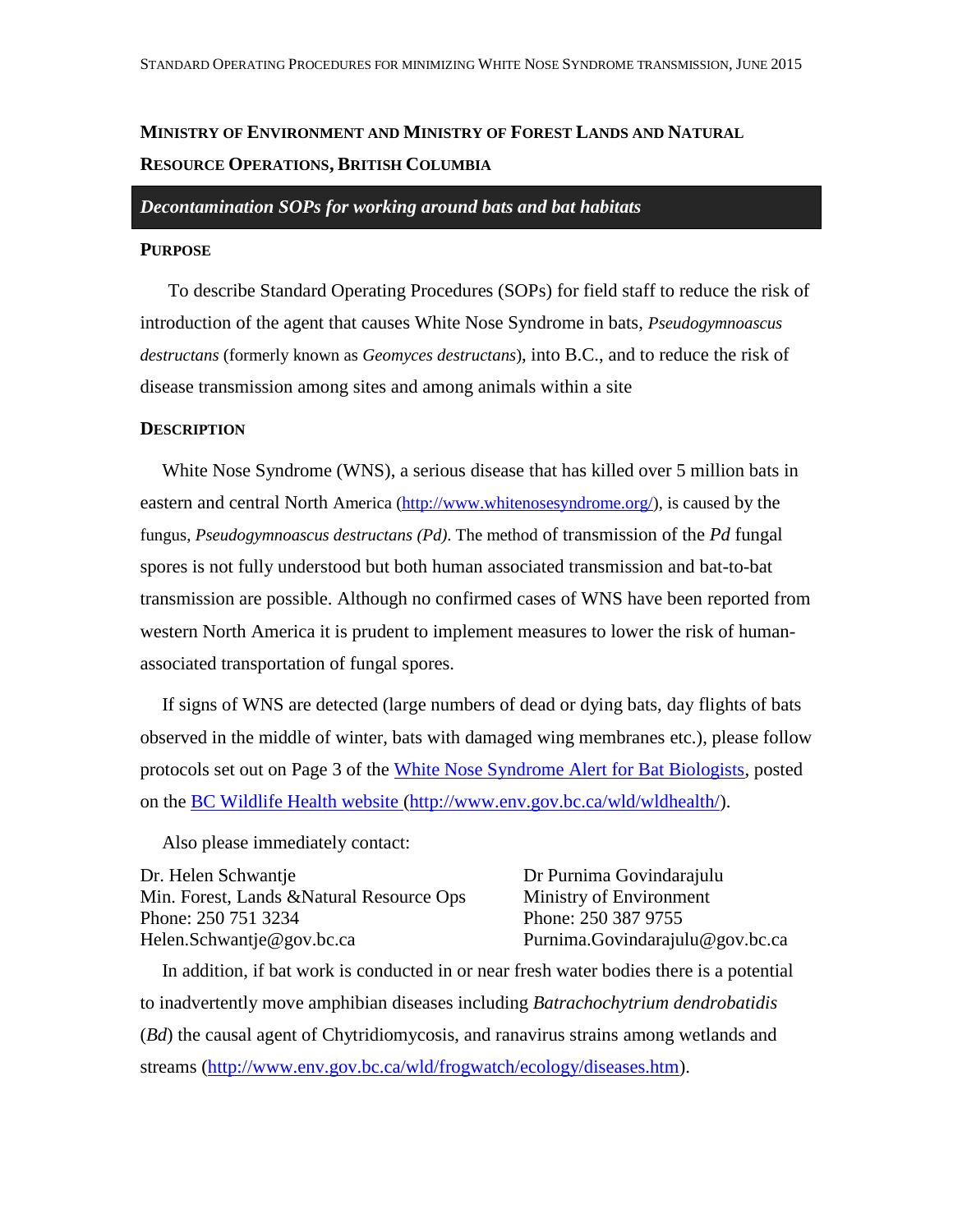# **RESPONSIBILITY**

It is essential that all staff working with bats incorporate these decontamination SOPs into their field and research plans. Even if bats are not directly captured or handled, please implement Section 1 and Section 2 of this protocol when working in or around habitats where bats congregate (caves, mines, roost sites etc). When working around wetland habitats, the Interim Hygiene Protocols for Amphibian Field Staff and Researchers applies [\(http://www.env.gov.bc.ca/wld/wldhealth/\)](http://www.env.gov.bc.ca/wld/wldhealth/), even if animals are not directly sighted or handled.

# **STANDARD OPERATING PROCEDURES**

The SOP has been divided for ease of use; Section 1 of the SOP addresses the general decontamination procedures, followed by more specific recommendations to address three levels of transmission risk:

**Section 1:** General procedures to decontaminate field gear, equipment and clothing. **Section 2:** Procedures to reduce the risk of introduction of *Pd* into B.C.

**Section 3:** Procedures to reduce the risk of disease transmission among sites within B.C.

**Section 4:** Procedures to reduce the risk of disease transmission among individual bats within a site.

## **Section 1 – General procedures for field gear, equipment and clothing**

The first step in the decontamination procedure is to thoroughly wash all mud and other debris from equipment, as these can reduce the efficiency of the disinfection procedure. A limited number of disinfectants have been laboratory tested in the US and shown to be effective in making *Pd* spores nonviable

[\(http://www.whitenosesyndrome.org/topics/decontamination\)](http://www.whitenosesyndrome.org/topics/decontamination). However, some of these products are not available in Canada or the Canadian formulations of certain products such as Lysol® do not appear to contain adequate quantities of active agent. We recommend the following decontamination procedures but these may change with time. Please read and follow all safety and health recommendations on disinfectant products.

1. Soaking in disinfectant containing at least 0.26% ammonium quaternary compounds for 10 minutes. There currently much debate about what products available in Canada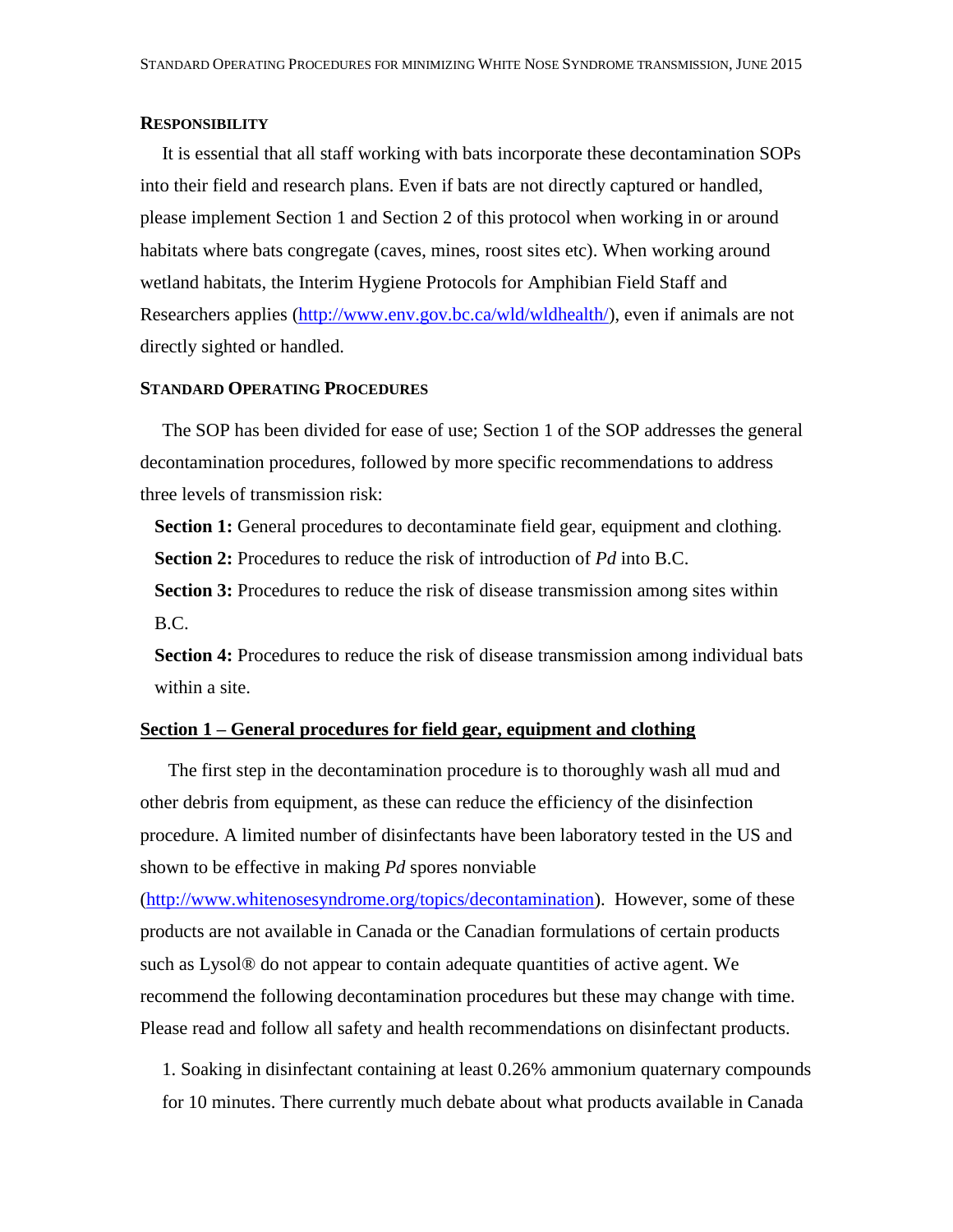can be used at this concentration, as most manufacturers do not provide safety information regarding mixing their products at this strength. Until further guidance can be provided by the US Fish and Wildlife Service and/or the Canadian White Nose Syndrome Interagency Committee, we recommend you employ caution with whatever chemical you end up using. Some possible concentrates that you may consider dilution include: Zep Aqua San, Virkon, Aseptol2000, etc.

One brand of disinfecting wipes sold in Canada has the minimum concentration of ammonium quaternary compound required to kill Pd is Clorox disinfecting wipes (0.26% quats).

MSDS:

http://www.thecloroxcompany.com/downloads/msds/wipes/cloroxdisinfectingwipesfreshscentjwcanadafca.pdf

Due to the uncertainty that still surrounds the safety and efficacy of Canadian fungicidal products, it is recommended that you use the hot water method (below) when possible.

2. Soaking in 10% bleach (1:10 or one part bleach to 9 parts water) for 10 minutes (approximately half cup bleach in a litre of water). The MSDS is at: <http://www.iaprisonind.com/downloads/msds/IPI-ChlorineBleach10.pdf>

3. Submersing in water at a temperature of at least  $60^{\circ}$ C for 15 minutes.

4. Steam cleaning of large pieces of equipment may be used where other methods are impractical but its efficiency has not been tested.

Smaller equipment such as boots, ropes, climbing harnesses, mistnets, etc., may be submerged in the above decontamination liquids for the advised time, then rinsed and dried. Larger equipment or non-submersibles such as headlamps and acoustic equipment, should be sprayed where possible or wiped down with decontamination liquids or Clorox wipes, ensuring that the surfaces are wet for the minimum time required before being wiped dry. Clothing should be washed in hot water with bleach in a washing machine, hand washed with a pre-soak of 10 minutes in the decontamination liquids above or immersed in a 15 minute pre-soak in water  $≥60^{\circ}$  C.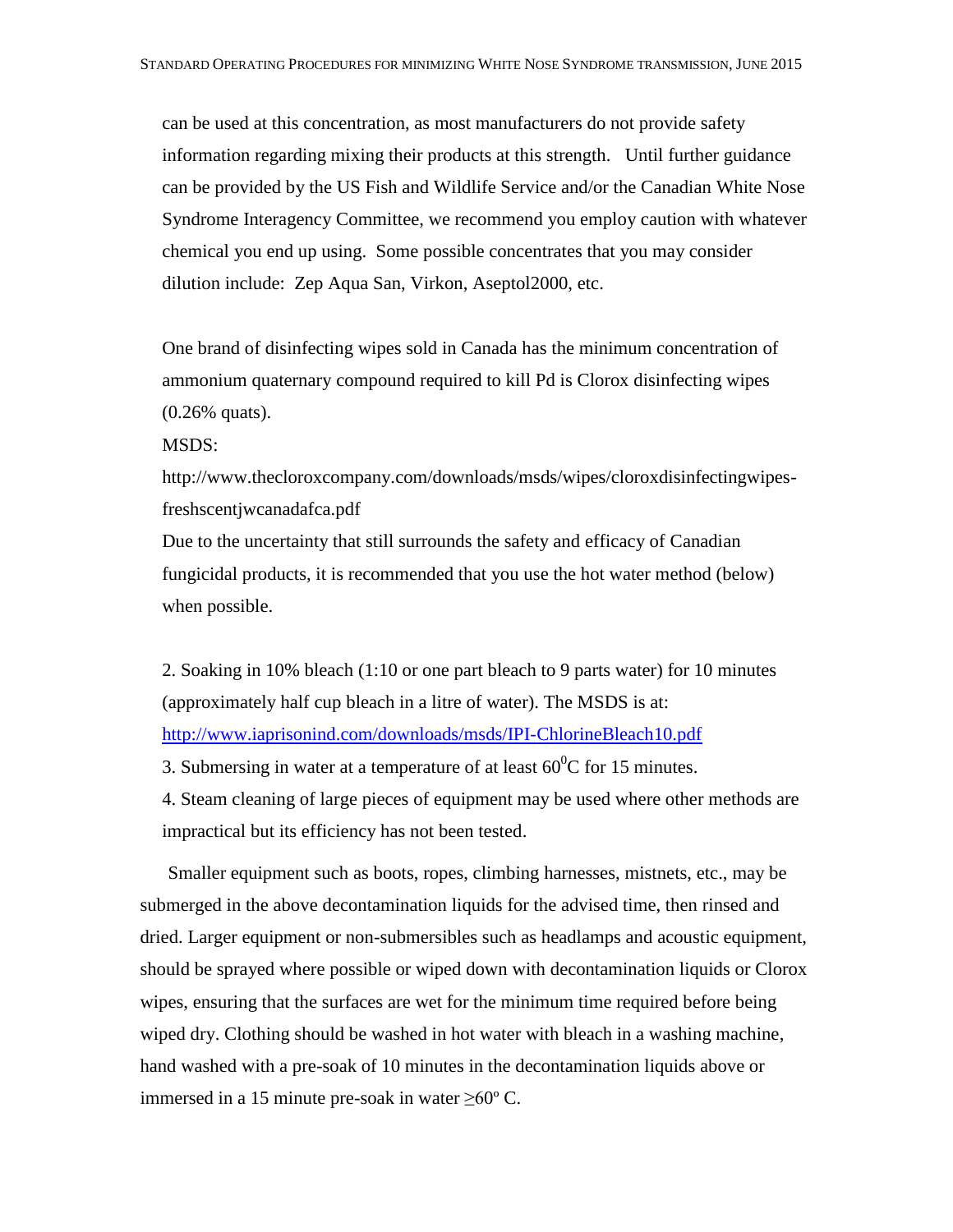It is important to note that the information on the efficacy of the recommended chemical disinfection agents is rapidly evolving. So, it is important to consult the Canadian National White Nose Syndrome Plan [\(http://www.cwhc](http://www.cwhc-rcsf.ca/docs/BatWhiteNoseSyndrome-NationalPlan.pdf)[rcsf.ca/docs/BatWhiteNoseSyndrome-NationalPlan.pdf\)](http://www.cwhc-rcsf.ca/docs/BatWhiteNoseSyndrome-NationalPlan.pdf) for the latest information and ensure that the most up to date information on chemical disinfection procedures are followed.

The products above may damage gear, pose health risks, and cause environmental damage. It is the responsibility of the users to read the MSDS sheets, follow safety protocols, use protective gear and follow appropriate procedures for disposal.

# **Section 2 - Procedures to reduce the risk of introduction of** *Pd* **into B.C.**

Although bat to bat contact is the primary mode of *Pd* transmission, human mediated transport of disease spores has been suspected in at least one case of WNS emergence. The extent of bat to bat contact across the Continental Divide is unknown but may not be extensive. Given this, it is important that humans do not inadvertently become the vector of transmission to western North America.

Bat capture equipment (e.g. mistnets, harp traps, bat bags, or anything else that has come in contact with a bat) that has been previously used in states or provinces where WNS has been found [\(http://www.whitenosesyndrome.org/about/where-is-it-now\)](http://www.whitenosesyndrome.org/about/where-is-it-now) **must not be used in B.C.** Other equipment used previously in a bat roost or potential bat roost such as a mine or cave (e.g. boots, clothing, headlamp, mining equipment, ropes, climbing harnesses) and acoustic bat detection equipment should be thoroughly decontaminated using the procedures in Section 1 before use in B.C

#### **Section 3 – Procedures to reduce the risk of disease transmission among sites**

Although there have been no known cases of *Pd* in western North America, we are instituting these SOPs in readiness for the predicted arrival of *Pd* in the near future and as a precaution against spreading as yet undetected *Pd* in B.C.

These procedures should be adhered to when moving between sampling sites. For example, when bat habitats that potentially contain *Pd* spores (caves and mines) are entered, equipment and footwear/clothing should be cleaned and decontaminated,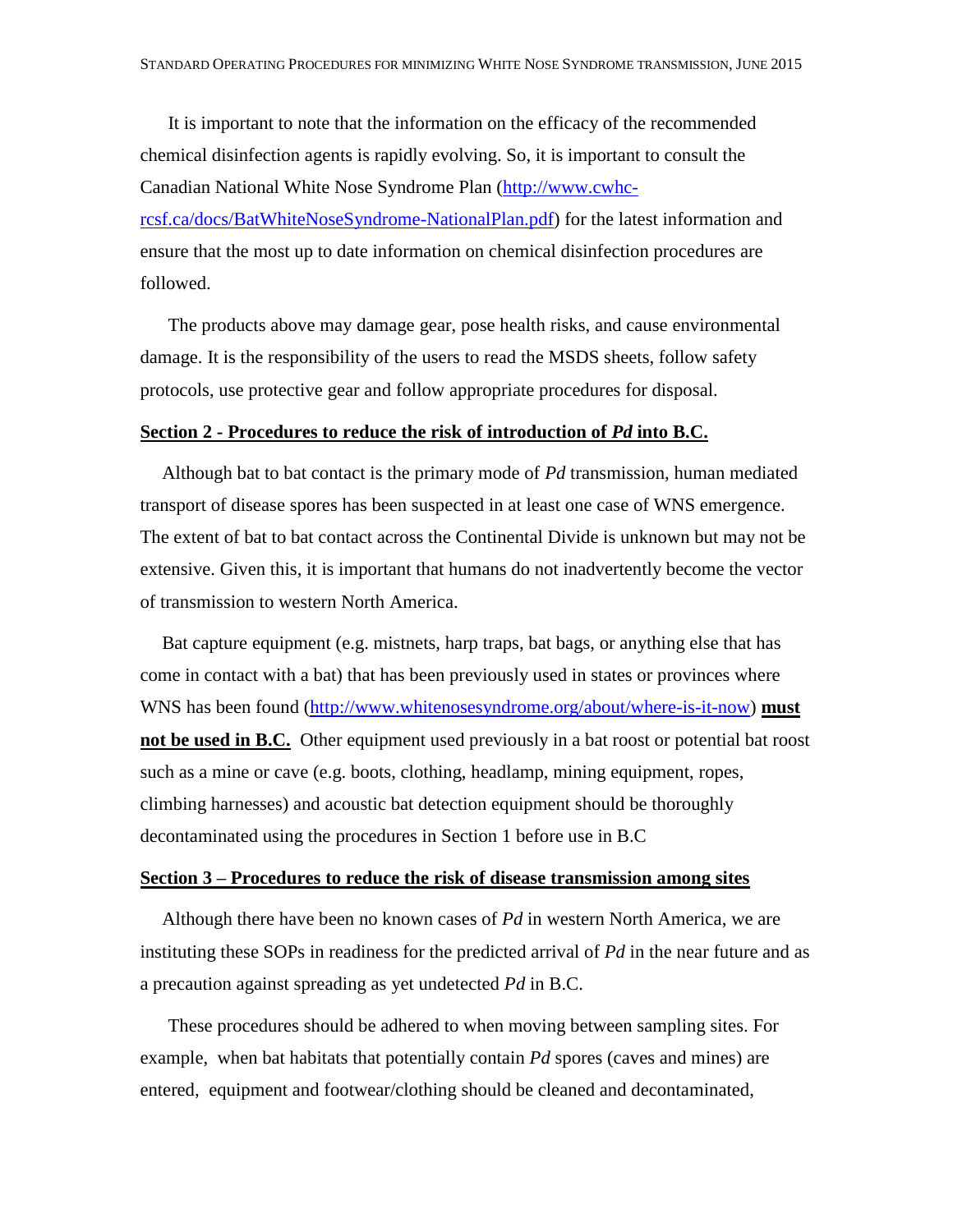especially if bats are observed/handled. Summer roost sites such as attics have been shown to support only low levels of *Pd* spores and decontamination procedures are thus not required at this time. Same-day decontamination between-entry is not required if mines/caves entered are <10 km apart, within the same watershed (along the same river/tributary), and no bats have been handled. Mines/caves that are >10 km apart, are in different watersheds, or with major geographical barriers between them are considered separate sites and between-entry decontamination is required.

When bats are captured, at the end of each night, or between uses, all nets and equipment that has been in contact with bats must be decontaminated. Any bags or covers for mistnets need to also be decontaminated if they have been in contact with a potentially contaminated net. Harp traps should be restricted for use at roosts only. Such traps should not be used in foraging situations where bats from different roosts may be forced into close contact during capture in the harp trap thereby potentially increasing bat to bat disease transmission. Plastic collection bags under harp traps are preferable to cloth collection bags as plastic is easier to disinfect or discard between sites/nights due to the smooth, quick-dry surface.

All equipment that has come in contact with a bat or that has been inside a potential bat roost (mines/caves) and has not been decontaminated should be stored in a waterproof box/tote during transportation to prevent contaminating the vehicle and to prevent the vehicles from acting as secondary sources of cross contamination. All potentially contaminated clothing should also be stored in this manner.

If the equipment is to be used immediately at another site prior to returning to the laboratory or field station, the SOP should be carried out on a road or other impermeable surface and away from water bodies to prevent environmental contamination of the disinfectant solutions. If there is no time to ensure complete drying, residual solution should be rinsed off with clean water, again working away from water bodies. Even very low residual amounts of some decontamination solutions may adversely affect bats on contact or contaminate water.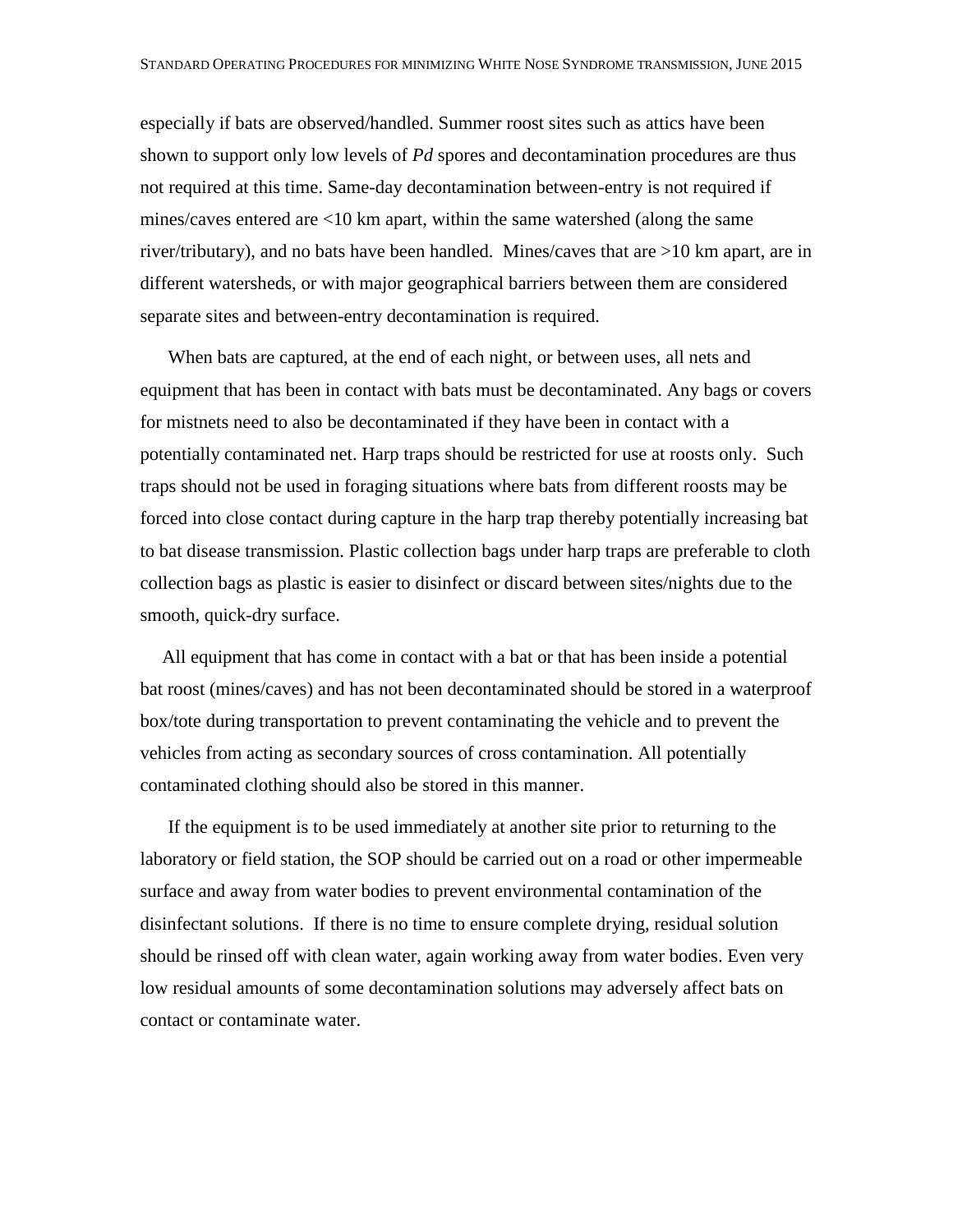# **Section 4 - Procedures to reduce the risk of disease transmission among individuals within a site**

It is recognized that bats roosting together have a high likelihood of bat-to-bat contact and transmission of spores. However, when capturing bats at foraging sites or during travel through daily, seasonal or migration corridors, there is a potential for researchers to increase the level of disease transmission by bringing bats into closer contact with each other. Compared to the winter season, the density or viability of *Pd* spores on bats during the summer is expected to be low given higher daily average temperatures and the ability of bats to groom frequently to prevent *Pd* proliferation. However, bat researchers are obligated to implement as high a level of decontamination procedures as is logistically feasible.

## **i. Extracting bats from nets**

Latex/vinyl/nitrile disposable gloves should be used for all extractions of bats from nets. A new pair of gloves should be used for each bat. The teeth of small bats may be felt through latex gloves, but they are less likely to puncture the glove material. Leather gloves may be necessary when handling larger bats such as Big Brown bats and Pallid bats. If non-disposable gloves are used, they must be decontaminated (as described in Section 1) and rinsed between individual bats, thus requiring many pairs of gloves per trap session. Alternatively, large disposable gloves may be worn over non-disposable gloves, and changed between individual animals. Dexterity can be compromised with the use of gloves, especially when two pairs of gloves are worn, one over the other. If bare hands are in contact with a bat or contaminated equipment, wash with soap and water (preferred) or thoroughly wipe with several hand wipes (e.g. diaper wipes) if water is unavailable (not the preferred method). Decontamination liquids in Section 1 may pose health risks when exposed to bare skin.

Professional judgement should be used to strike a balance between reducing bat to bat disease transmission and risking the safety and health of the bat and human.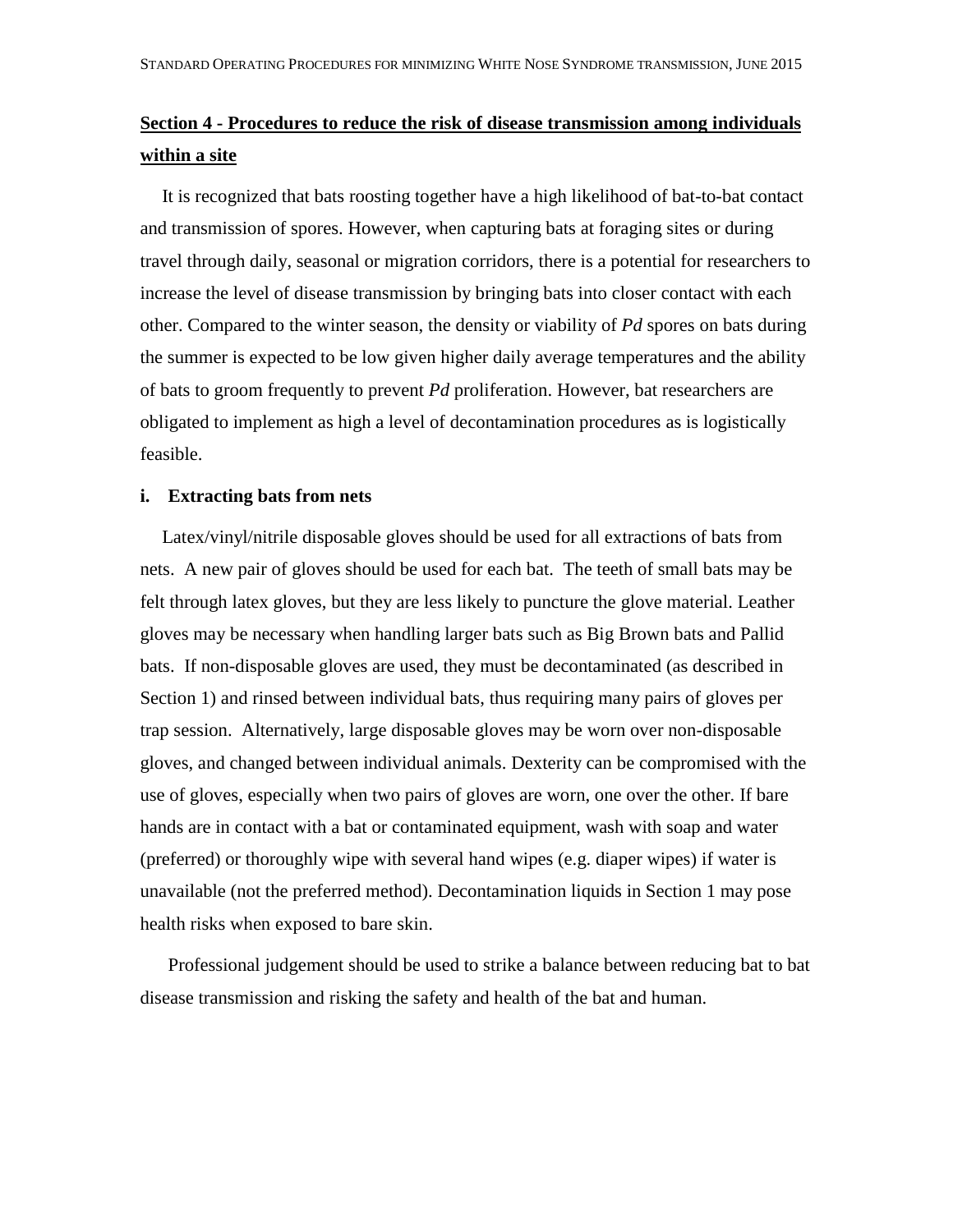## **ii. Holding and processing of bats**

Captured bats should be placed in cloth holding bags, one bat per bag. Bags should be new or cleaned using the decontamination procedures described in Section 1. Care should be taken to minimize touching the outside of the bag to reduce cross contamination when the bags are held together.

Processing equipment must be decontaminated between bats. Having several sets will allow time for decontamination between uses. Equipment should only touch the bat if absolutely necessary. Placing the bat in a thin plastic sandwich bag and measuring through the bag is one method to avoid direct contact between callipers, weigh scales, rulers etc., and avoids treating equipment between individual bats. Care must be taken to ensure the plastic never covers the bat's nose or otherwise interferes with breathing.

The researcher must be aware of what his/her hand touches after it has been in contact with the bat, i.e. a gloved or bare hand that has been in contact with a bat should not touch processing equipment, headlamps, record books, data sheets etc. as these may cross contaminate. A dedicated record keeper that does not touch handling equipment will avoid cross contamination of pens, field books, etc. Since headlamps need constant adjustment while extracting and processing bats, they can be covered with a disposable shower cap which can be changed between handling individual bats. Practising the steps involved in processing a bat and minimizing cross-contamination is recommended prior to field deployment.

### **iii. Genetic sampling**

If genetic sampling is performed, the tip of the biopsy punch should be dipped in ethanol and flamed between individual bats, unless new punches are used for each bat. If more than the tip of the biopsy punch comes in contact with the bat or contaminated surfaces, the punch should be discarded or the entire punch decontaminated (as in Section 1). The boards used as backing when biopsy punching must be decontaminated between bats or the board can be wrapped in several layers of cling-wrap plastic such that the biopsy punch does not penetrate to the board, and the cling-wrap plastic must be changed between processing individual bats.